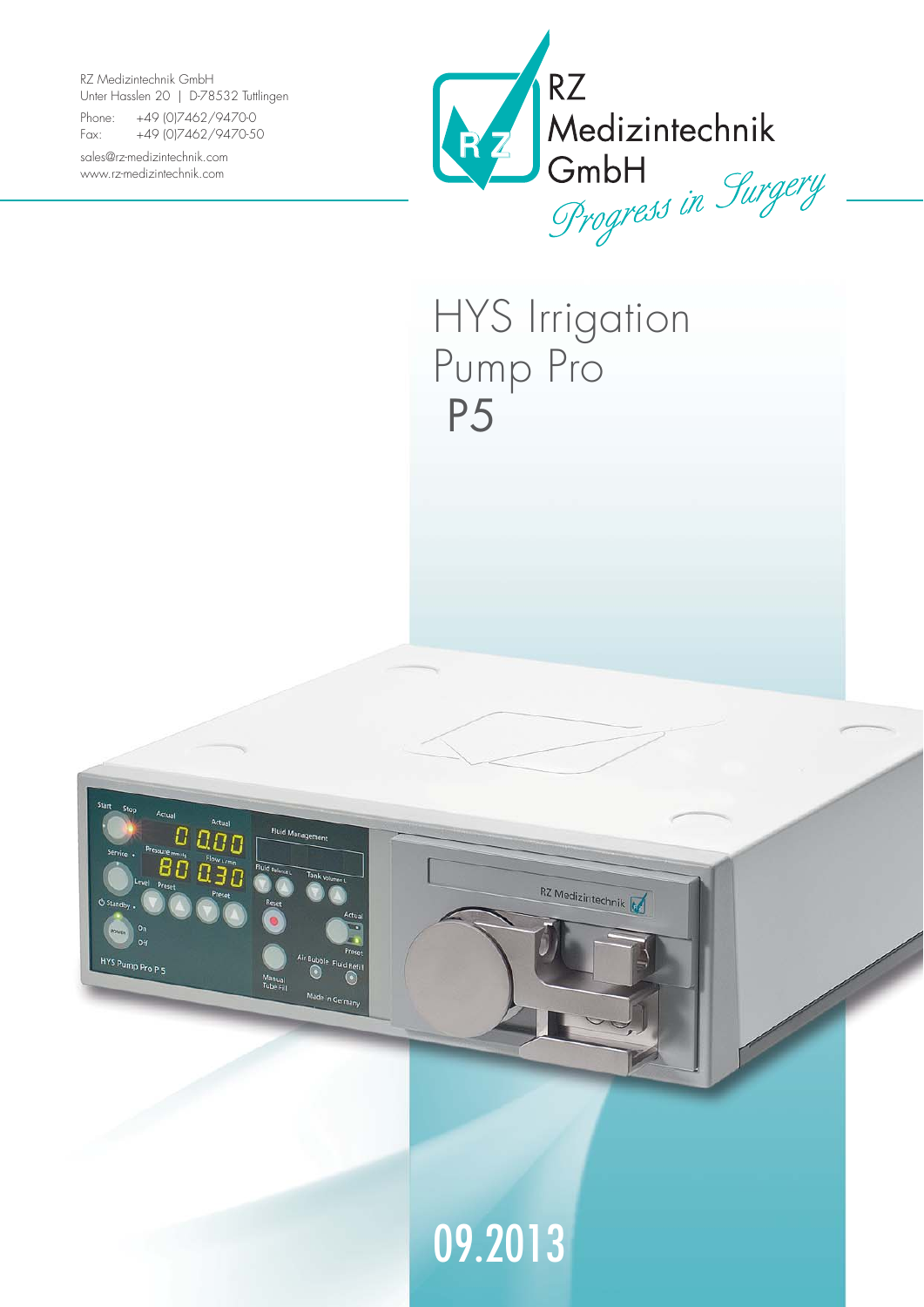





Fluid management compares input and output continuously. Tolerable difference and maximum The scale works with a great variety of containers. Overflow of liquid is prevented automatically.

- 
- 



Tubing Set included